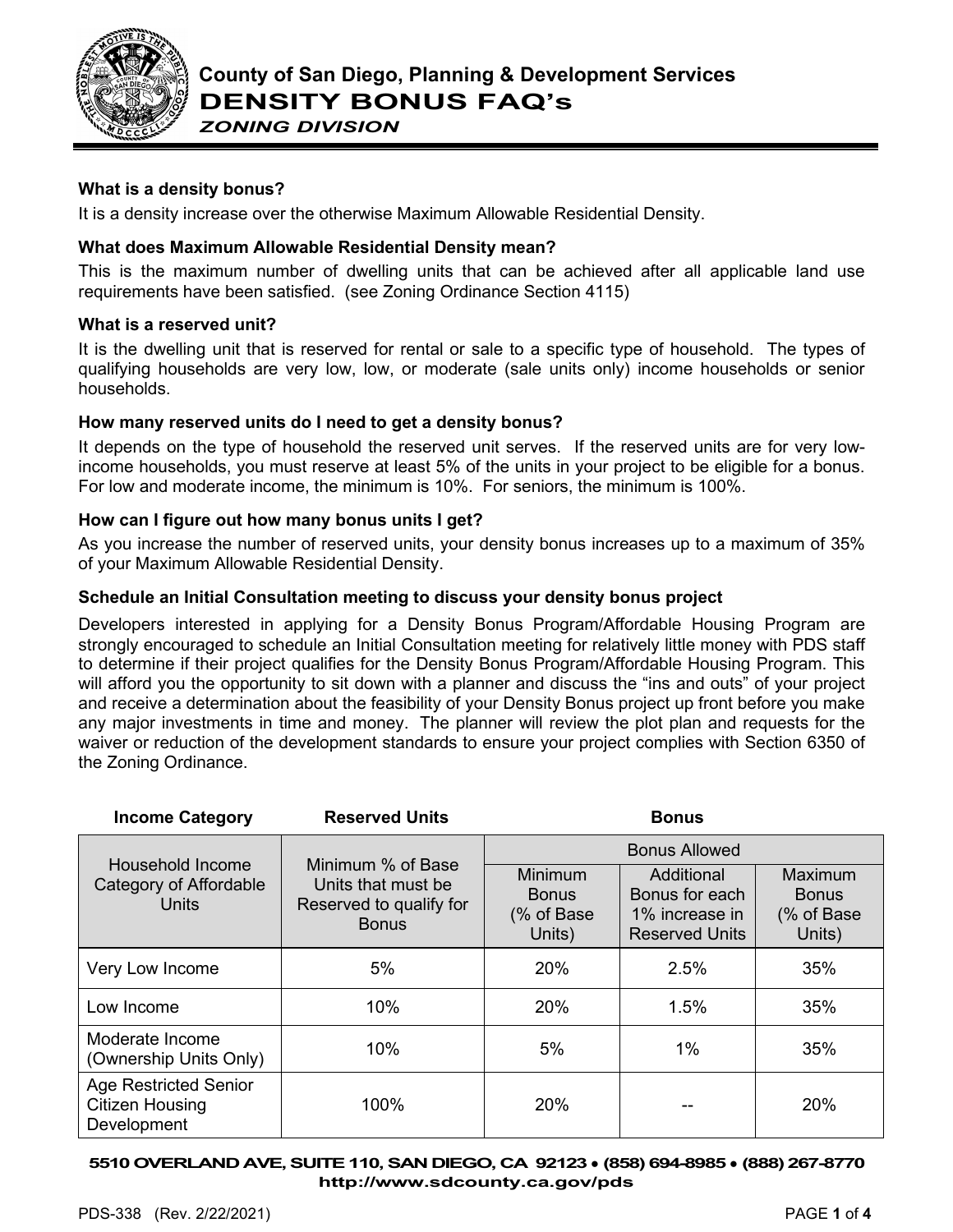

# **County of San Diego, PDS, Zoning Division DENSITY BONUS FAQ's**

*Continued*

| <b>Transitional Foster</b><br>Youth, Disabled<br>Veterans, Homeless | 10%                                            | 20%                                                                                                                                    |       | 20% |
|---------------------------------------------------------------------|------------------------------------------------|----------------------------------------------------------------------------------------------------------------------------------------|-------|-----|
| <b>Land Donation for Very</b><br>Low Income Housing                 | 10% of Market-Rate<br>Units                    | 15%                                                                                                                                    | $1\%$ | 35% |
| <b>Common Interest</b><br>Development                               | 10%                                            | 5%                                                                                                                                     | $1\%$ | 35% |
| <b>Condominium Conversion</b>                                       |                                                |                                                                                                                                        |       |     |
| Lower Income                                                        | 15%                                            | 25%                                                                                                                                    |       | 25% |
| Moderate Income                                                     | 33%                                            | 25%                                                                                                                                    |       | 25% |
| <b>Child Care Facility</b>                                          | Must qualify under<br>Section 6355 a.1. - a.4. | Additional residential space equal to or greater<br>than the square footage of the child care facility or<br>one additional incentive. |       |     |
| <b>County Affordable Senior Housing Program (Rental Units Only)</b> |                                                |                                                                                                                                        |       |     |
| Very Low Income                                                     | 100%                                           | 50% to a maximum of 45 units/acre*                                                                                                     |       |     |
| Low Income                                                          | 100%                                           | 45% to a maximum of 45 units/acre*                                                                                                     |       |     |
| Moderate Income                                                     | 100%                                           | 40% to a maximum of 45 units/acre*                                                                                                     |       |     |

For example, your project has a Maximum Allowable Residential Density of 100 units. You reserve 8 units for rental to very low income households. This equals 8% of your project. You have met the 5% minimum and are entitled to a 20% density bonus (20 additional bonus units). In addition, you are 3% over the minimum (5%). Therefore, you are entitled to an additional bonus of 2.5% for each 1% over the minimum (2.5% multiplied by  $3 = 7.5$ %). So your bonus is now 27.5% (the minimum of 20% plus the 7.5% increase) or 28 additional bonus units for a total of 128 units.

### **What is an incentive?**

An incentive is a request from the applicant that the County waive or reduce a development requirement as defined in California Government Code Subsection 65915(k). The number of incentives that may be requested varies with the amount and type of reserved units.

| <b>Income Category of Reserved Units</b>                        |     | % of Reserved Units |      |
|-----------------------------------------------------------------|-----|---------------------|------|
| Very Low Income                                                 | 5%  | 10%                 | 15%  |
| Low Income                                                      | 10% | 20%                 | 30%  |
| Moderate Income<br>(Ownership Units Only)                       | 10% | 20%                 | 30%  |
| County Affordable Senior Housing Program<br>(Rental Units Only) |     |                     | 100% |
| <b>Maximum Number of Incentives</b>                             | າ   | 3                   | 4    |

**5510OVERLAND AVE, SUITE 110, SAN DIEGO, CA 92123** ● **(858) 694-8985** ● **(888) 267-8770 [http://www.sdcounty.ca.gov/pds](http://www.sdcpds.org/)**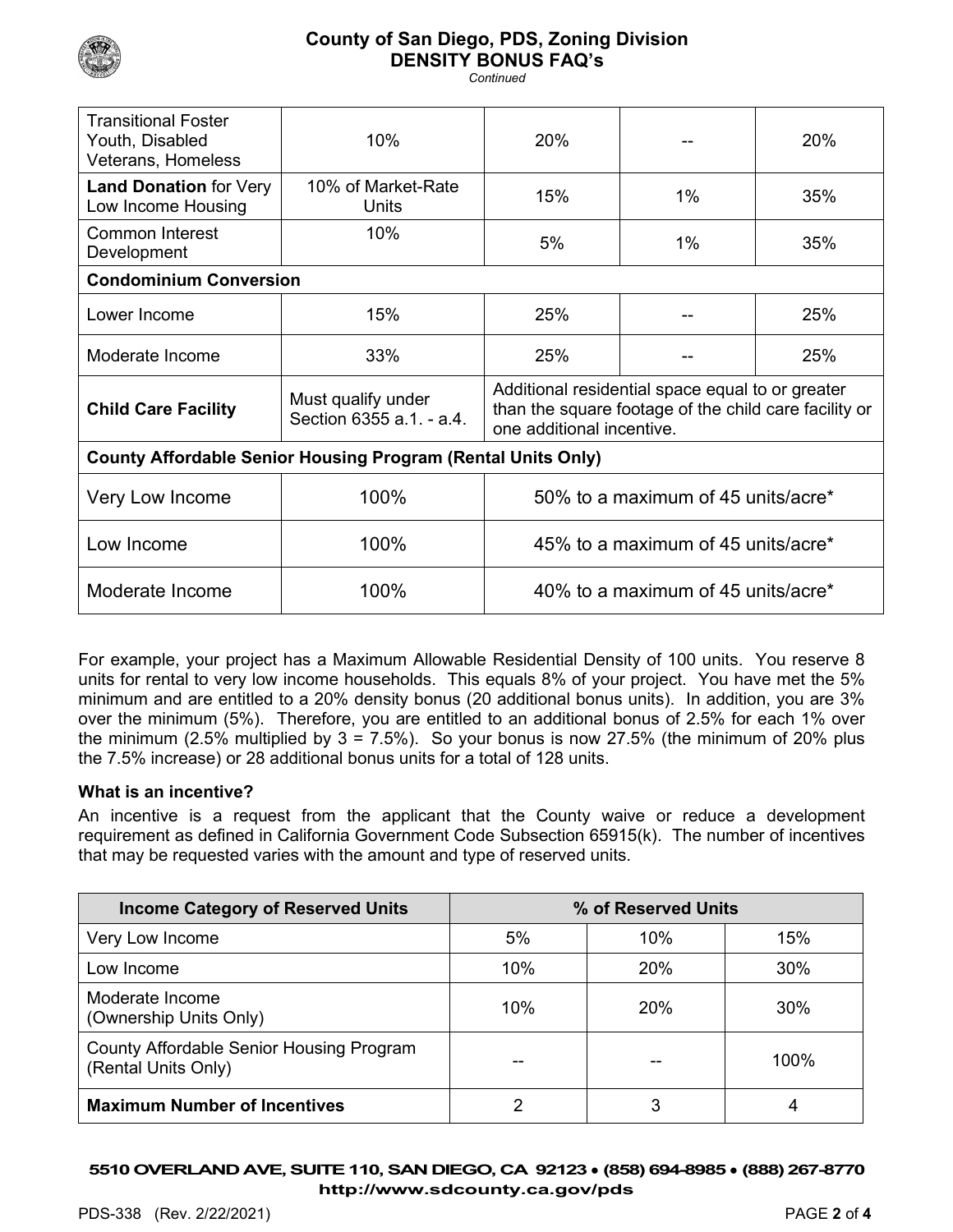

*Continued*

## **What incentives are available?**

The applicant may request incentives, such as a reduction in setback requirements or a reduction in private open space requirements that make the reserved units possible. The applicant must demonstrate that each requested incentive results in identifiable, financially sufficient, and actual cost reductions that contribute significantly to the economic feasibility of the reserved units.

## **Why do I need a density bonus permit?**

The permit verifies eligibility for the density increase and provides notice to future owners. In addition, a Density Bonus Housing Agreement must be executed. If incentives are requested, the permit process verifies the necessity, validity, and approval of each incentive. The permit is filed with the County Recorder.

## **What is a pro-forma?**

A financial pro-forma is a form provided by the County that must be submitted as part of the Density Bonus Permit whenever the applicant has requested any incentives. The pro-forma requires financial information which compares the revenue, cost, and income of the project without reserved or bonus units with the revenue, cost, and income of the project with reserved and bonus units and with each requested incentive.

### **Why do I need to do a pro-forma?**

The financial information submitted on the pro-forma demonstrates whether a requested incentive results in identifiable, financially sufficient, and actual cost reductions that contribute significantly to the economic feasibility of the reserved units. The cost of the County's analysis of the pro-forma will be passed on to the applicant.

### **Why do I need to sign a Density Bonus Housing Agreement?**

All Density Bonus Permits will require the execution of an agreement. The agreement specifies the terms and conditions which apply in exchange for the density bonus. These terms will include the number and type of reserved units and the length of time for which they must be reserved. It also states that the owner must ensure that the residents of these reserved units meet eligibility requirements. This agreement is recorded with the County Recorder and is binding on all future owners.

| <b>Income Category</b>                                              | <b>Reserved Units</b>                                                       |                                              | <b>Bonus</b>                                                     |                                               |
|---------------------------------------------------------------------|-----------------------------------------------------------------------------|----------------------------------------------|------------------------------------------------------------------|-----------------------------------------------|
|                                                                     |                                                                             | Bonus Allowed                                |                                                                  |                                               |
| Household Income<br>Category of<br><b>Affordable Units</b>          | Minimum % of Base<br>Units that must be<br>Reserved to qualify<br>for Bonus | <b>Minimum Bonus</b><br>(% of Base<br>Units) | Additional bonus<br>for each 1%<br>increase in<br>reserved units | <b>Maximum Bonus</b><br>(% of Base)<br>Units) |
| <b>County Affordable Senior Housing Program (Rental Units Only)</b> |                                                                             |                                              |                                                                  |                                               |
| Very Low Income                                                     | 100%                                                                        | 50% to a maximum of 45 units/acre*           |                                                                  |                                               |
| Low Income                                                          | 100%                                                                        | 45% to a maximum of 45 units/acre*           |                                                                  |                                               |
| Moderate Income                                                     | 100%                                                                        | 40% to a maximum of 45 units/acre*           |                                                                  |                                               |
| Commercial<br>Development with<br><b>Affordable Housing</b>         | Pursuant to<br><b>Government Code</b><br>65915.7                            | Pursuant to Section 6365                     |                                                                  |                                               |

**5510OVERLAND AVE, SUITE 110, SAN DIEGO, CA 92123** ● **(858) 694-8985** ● **(888) 267-8770 [http://www.sdcounty.ca.gov/pds](http://www.sdcpds.org/)**